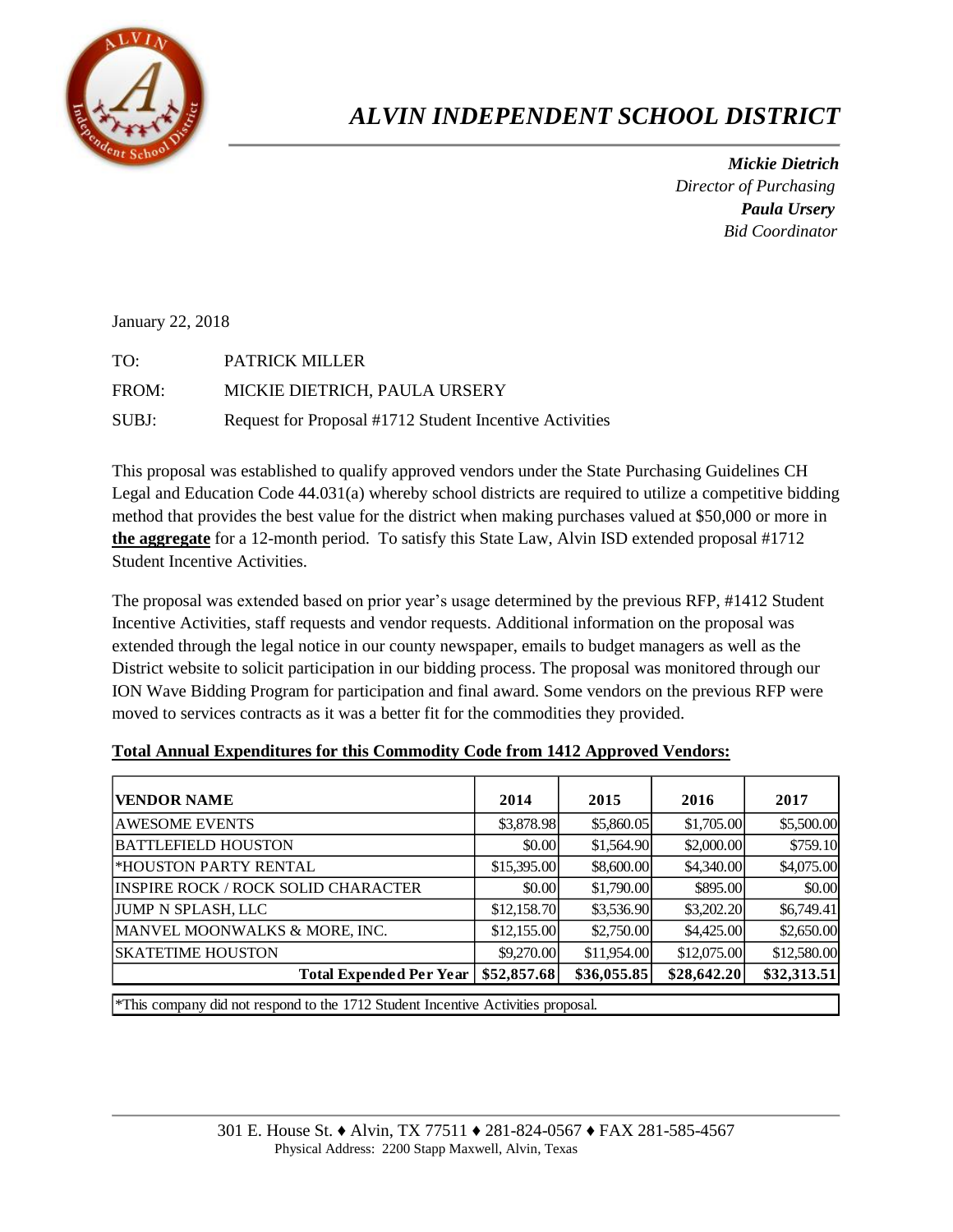## **Commodity Code A-962-00 includes**:

Animals/Petting Zoos & Ponies, Bungee/Trampoline & Related Games, Dunking Tanks, Hamster Balls, Inflatable Joust, Inflatable Rides & Equipment, Laser Tag, Mechanical Bulls, Moonwalks, Obstacle Courses, On-site Mobile Gaming, On-site Roller Skating with Safety Gear, Party/Prom Set-up, Rock Walls, Velcro Walls, Water Slides & Games, Other Student Incentives.

This Student Incentive proposal was facilitated to assist campuses choose approved vendors for various student activities and incentives, which have completed the finger printing process required by Senate Bill 9. All vendors and their representatives will be processed through a background check and cleared through the FACT Clearinghouse. A non-exclusive award is requested to allow each participating vendor to supply services that meet our campuses and departments needs at the lowest practical price and best value with the flexibility to purchase from a list of approved qualified vendors meeting the terms and conditions established for this contract.

Twenty-six (26) vendors were extended packets with thirteen (13) responses. As State Law requires that aggregate purchases (an accumulation of purchases), be grouped into categories or commodities, the following were identified from annual reports with their representative expenditures from vendors that participated in the previous 1412 proposal.

This proposal is requested for award under a one-year contract with a two (2) year renewal extension as long as both parties agree to the terms of the contract for use on an as needed basis and funds are available for these commodities. Renewal of this contract is not anticipated until December, 2020. Additional proposals of this nature will be extended for vendor participation; however, this will not disqualify any vendors awarded under this contract, but will allow for additional vendor participation in the future under these commodities.

Attached please find the vendors information that details the categories and estimated costs for their services. Request approval for award to all vendors meeting specifications outlined under the Proposal #1712 Student Incentive as a non-exclusive award.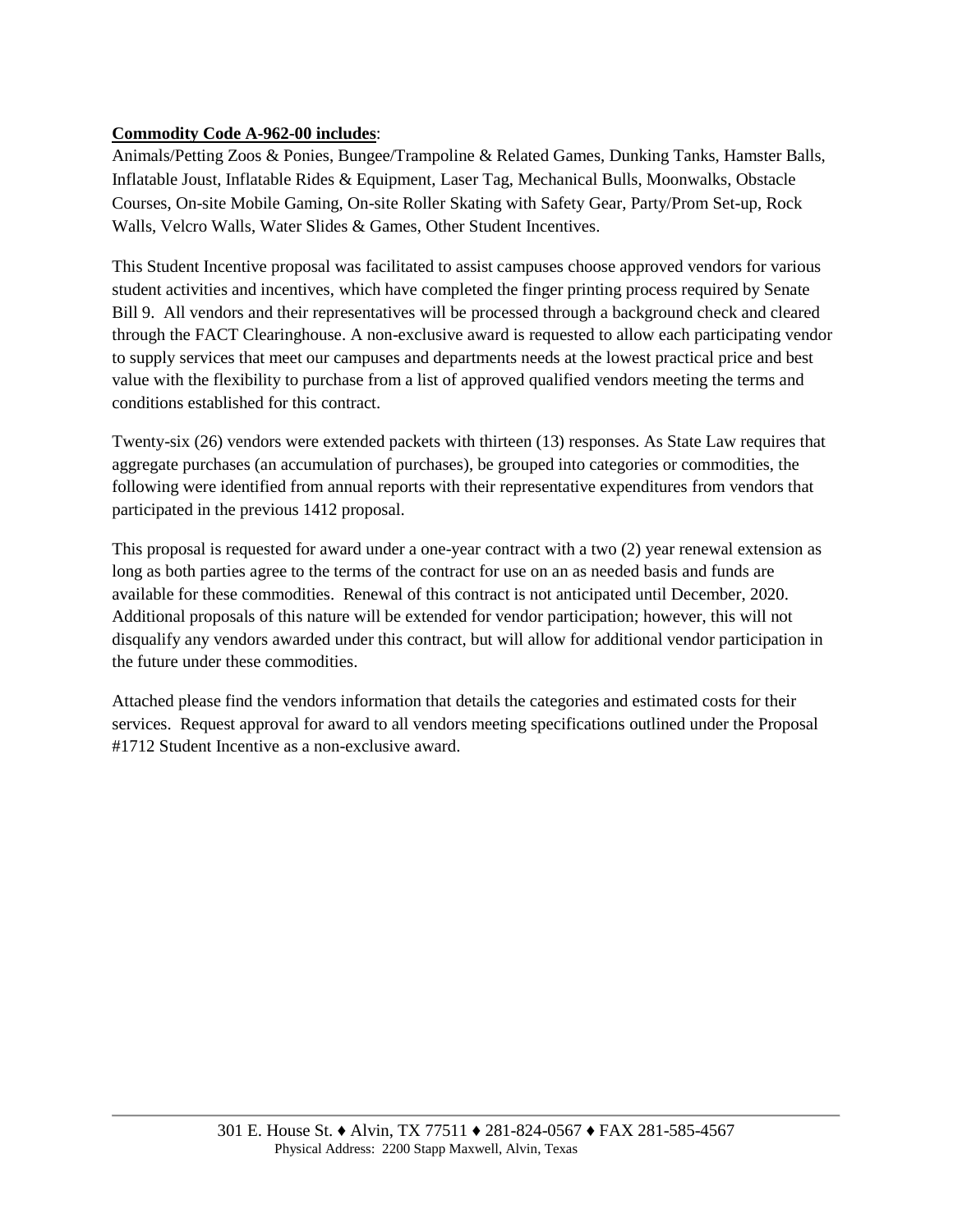| $\Delta t = \Delta t$ and $\Delta t$                 | ⇁         | $\overline{1}$                                      | $\sim$                     |
|------------------------------------------------------|-----------|-----------------------------------------------------|----------------------------|
| <b>Battlefield Houston</b><br>John Pittman or Dwayne | Line      | <b>Categories Bid</b>                               | Pricing                    |
|                                                      |           |                                                     |                            |
|                                                      |           |                                                     |                            |
|                                                      | 16        | <b>WATER SLIDES and RELATED GAMES</b>               | \$175.00                   |
|                                                      | 15        | <b>VELCRO WALLS</b>                                 | \$150.00                   |
|                                                      | 14        | <b>ROCK CLIMBING WALLS</b>                          | \$200.00                   |
|                                                      | 10        | <b>OBSTACLE COURSES</b>                             | \$150.00                   |
|                                                      | 9         | <b>MOONWALKS</b>                                    | \$75.00                    |
|                                                      | 8         | <b>MECHANICAL BULLS</b>                             | \$250.00                   |
|                                                      | 7         | <b>LASER TAG</b>                                    | \$225.00                   |
|                                                      | 6         | <b>INFLATABLE RIDES and EQUIPMENT</b>               | \$125.00                   |
|                                                      | 5         | <b>INFLATABLE JOUST</b>                             | \$150.00                   |
| sales@awesome-event.com                              | 4         | <b>HAMSTER BALLS</b>                                | \$225.00                   |
| 713-910-3293 Fax                                     | 3         | <b>DUNKING TANKS</b>                                | \$225.00                   |
| 713-910-4386                                         | 2         | <b>BUNGEE/TRAMPOLINE and RELATED GAMES</b>          | \$250.00                   |
| <b>Awesome Events</b><br><b>Oliver Meili</b>         | Line<br>1 | <b>Categories Bid</b><br>ANIMALS/PETTING ZOO/PONIES | <b>Pricing</b><br>\$175.00 |
|                                                      |           |                                                     |                            |
| <b>New Vendor</b>                                    |           |                                                     |                            |
|                                                      |           |                                                     |                            |
| info@3wconsultinggroup.com                           |           |                                                     |                            |
| 469-910-0488 Fax                                     |           |                                                     |                            |
| 602-748-6065                                         | 17        | OTHER STUDENT INCENTIVE RELATED ITEMS               | \$200.00                   |
| Dr. Rochelle L. Webb                                 | 13        | PARTY/PROM SET-UP                                   | \$175.00                   |
| <b>3W Consulting Group LLC</b>                       | Line      | <b>Categories Bid</b>                               | <b>Pricing</b>             |
|                                                      |           |                                                     |                            |

| JUINTI KUNGHUI DWAYNG       |    |                                       |          |
|-----------------------------|----|---------------------------------------|----------|
| VonSchmidt                  |    | LASER TAG                             | \$699.00 |
| 713-409-1990 Ext. 2         | 13 | PARTY/PROM SET-UP                     | \$432.00 |
| None                        |    | OTHER STUDENT INCENTIVE RELATED ITEMS | Varies   |
| Info@BattlefieldHouston.com | 18 | PACKAGE PRICING                       | Varies   |
|                             |    |                                       |          |

| <b>Crocodile Encounter</b><br><b>Chris Dieter</b><br>281-595-2232<br>281-595-2232<br>crocodileencounter@gmail.com | Line | <b>Categories Bid</b><br>ANIMALS/PETTING ZOO/PONIES | <b>Pricing</b><br>\$250.00<br>\$499.00 |
|-------------------------------------------------------------------------------------------------------------------|------|-----------------------------------------------------|----------------------------------------|
| <b>New Vendor</b>                                                                                                 |      |                                                     |                                        |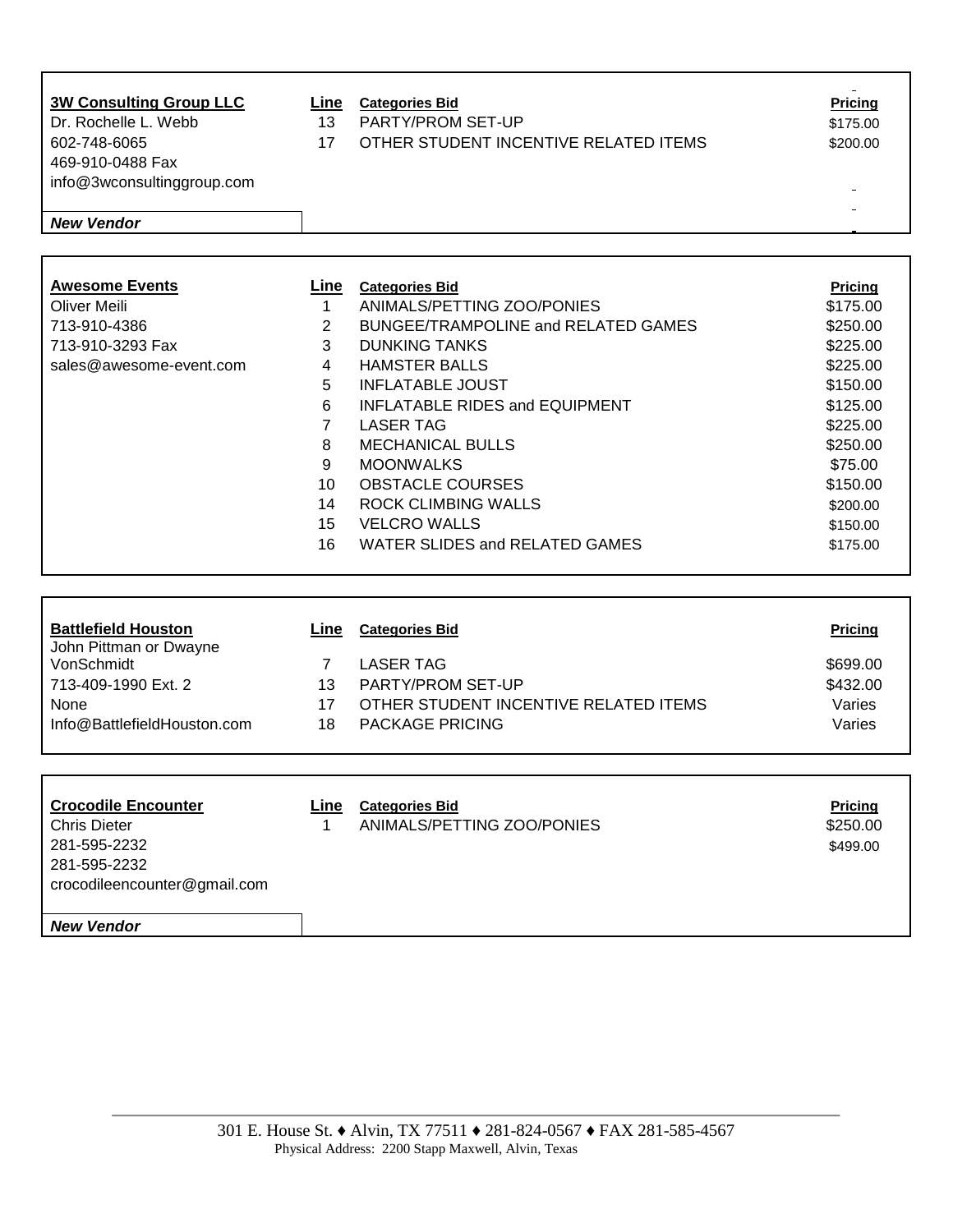| Jump N' Splash<br>Lorri Landers<br>281-388-2948<br>None<br>jumpnsplash@gmail.com                          | Line<br>3<br>5<br>9<br>10<br>16<br>18                       | <b>Categories Bid</b><br><b>DUNKING TANKS</b><br><b>INFLATABLE JOUST</b><br><b>MOONWALKS</b><br><b>OBSTACLE COURSES</b><br><b>WATER SLIDES and RELATED GAMES</b><br>PACKAGE PRICING                                                                                                   | <b>Pricing</b><br>Varies<br>Varies<br>Varies<br>Varies<br>Varies<br>Varies                                                 |
|-----------------------------------------------------------------------------------------------------------|-------------------------------------------------------------|---------------------------------------------------------------------------------------------------------------------------------------------------------------------------------------------------------------------------------------------------------------------------------------|----------------------------------------------------------------------------------------------------------------------------|
|                                                                                                           |                                                             |                                                                                                                                                                                                                                                                                       |                                                                                                                            |
|                                                                                                           |                                                             |                                                                                                                                                                                                                                                                                       |                                                                                                                            |
| <b>Game Truck Arlington</b><br>David Richardson<br>214-755-7363<br>None<br>david.richardson@gametruck.com | <u>Line</u><br>$\overline{7}$<br>8<br>11<br>12 <sup>2</sup> | <b>Categories Bid</b><br><b>LASER TAG</b><br>MECHANICAL BULLS<br><b>ONSITE MOBILE GAMING</b><br>ONSITE ROLLER SKATING with SAFETY GEAR                                                                                                                                                | <b>Pricing</b><br>\$275.00<br>Varies<br>\$250.00<br>Varies                                                                 |
| <b>New Vendor</b>                                                                                         |                                                             |                                                                                                                                                                                                                                                                                       |                                                                                                                            |
| <b>House Of Bounce Alvin</b><br>Melissa Knapp<br>713-391-4066<br>None<br>houseofbouncealvin@gmail.com     | Line<br>3<br>5<br>6<br>9<br>10<br>15<br>16<br>17<br>18      | <b>Categories Bid</b><br><b>DUNKING TANKS</b><br><b>INFLATABLE JOUST</b><br>INFLATABLE RIDES and EQUIPMENT<br><b>MOONWALKS</b><br><b>OBSTACLE COURSES</b><br><b>VELCRO WALLS</b><br>WATER SLIDES and RELATED GAMES<br>OTHER STUDENT INCENTIVE RELATED ITEMS<br><b>PACKAGE PRICING</b> | <b>Pricing</b><br>\$200.00<br>\$200.00<br>\$160.00<br>\$125.00<br>\$300.00<br>\$220.00<br>\$220.00<br>\$220.00<br>\$125.00 |
| <b>New Vendor</b>                                                                                         |                                                             |                                                                                                                                                                                                                                                                                       |                                                                                                                            |
| <b>Infinite Gaming</b><br>Daimon or Judith Tamez<br>346-410-8451<br>None<br>infinitegamingtx@gmail.com    | Line<br>11                                                  | <b>Categories Bid</b><br>ONSITE MOBILE GAMING                                                                                                                                                                                                                                         | <b>Pricing</b><br>\$300.00<br>\$100.00                                                                                     |
| <b>New Vendor</b>                                                                                         |                                                             |                                                                                                                                                                                                                                                                                       |                                                                                                                            |
|                                                                                                           |                                                             |                                                                                                                                                                                                                                                                                       |                                                                                                                            |

 $\Gamma$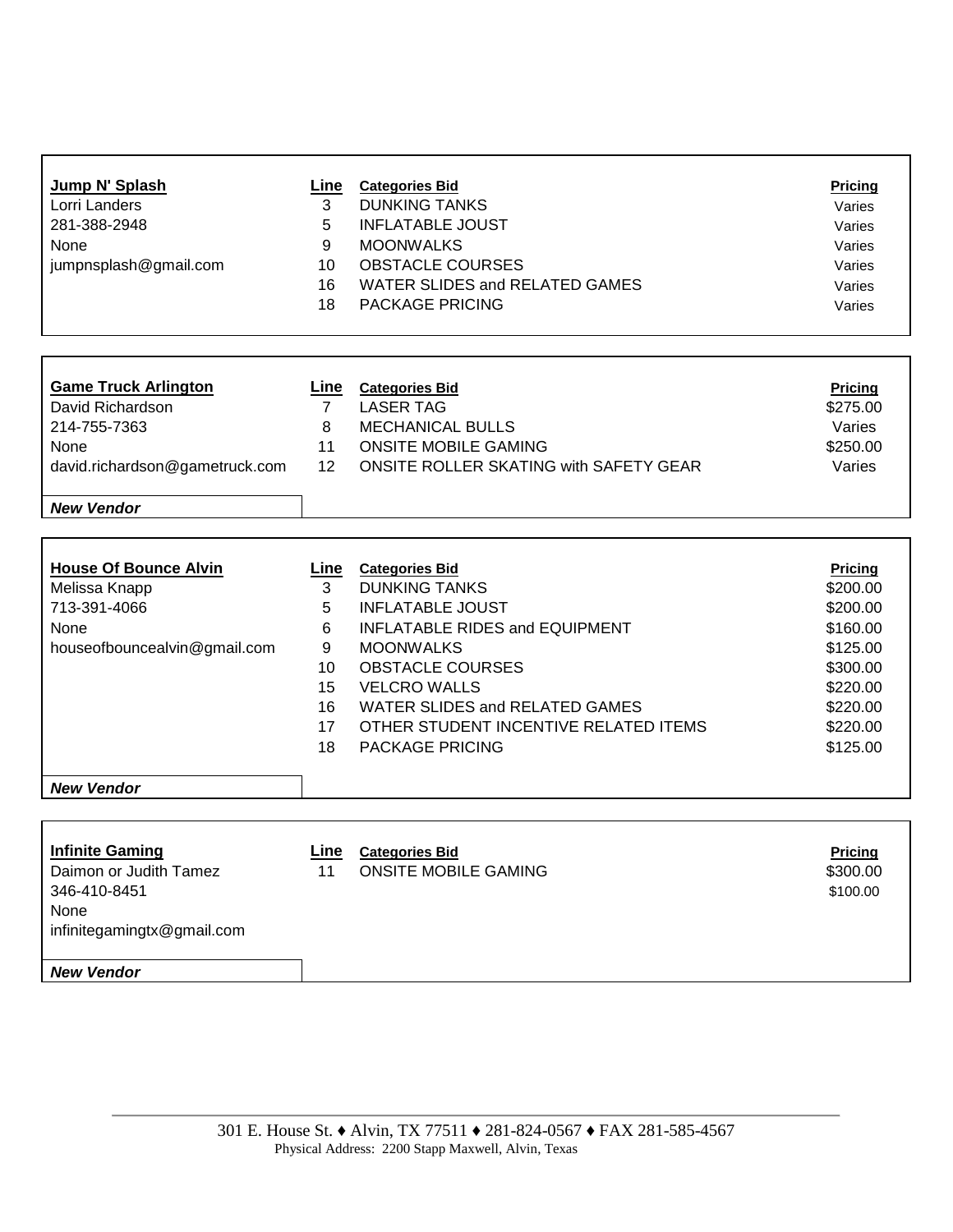| King's Portable Mini Golf   | Line | <b>Categories Bid</b>                 | <b>Pricing</b> |
|-----------------------------|------|---------------------------------------|----------------|
| Reynaldo Marfil             | 9    | <b>MOONWALKS</b>                      | \$150.00       |
| 281-850-7018                | 10   | <b>OBSTACLE COURSES</b>               | \$300.00       |
| None                        | 17   | OTHER STUDENT INCENTIVE RELATED ITEMS | \$400.00       |
| reynaldo_marfil@hotmail.com | 18   | <b>PACKAGE PRICING</b>                | \$1,100.00     |
|                             |      |                                       |                |
| <b>New Vendor</b>           |      |                                       |                |

| <b>Moonwalks &amp; More</b> | Line | <b>Categories Bid</b>                 | <b>Pricing</b> |
|-----------------------------|------|---------------------------------------|----------------|
| (Formerly Manvel Moonwalks) |      | <b>DUNKING TANKS</b>                  | Varies         |
| Robert Puga                 |      | <b>INFLATABLE JOUST</b>               | Varies         |
| 713-569-8134                | 6    | <b>INFLATABLE RIDES and EQUIPMENT</b> | Varies         |
| None                        | 9    | <b>MOONWALKS</b>                      | Varies         |
| robpug@icloud.com           | 10   | <b>OBSTACLE COURSES</b>               | Varies         |
|                             | 16   | WATER SLIDES and RELATED GAMES        | Varies         |
|                             |      |                                       |                |

| <b>Rock Tha House Moonwalks,</b> |                 |                                       |          |
|----------------------------------|-----------------|---------------------------------------|----------|
| LLC                              | Line            | <b>Categories Bid</b>                 | Pricing  |
| Raymond Trevino                  |                 | ANIMALS/PETTING ZOO/PONIES            | \$300.00 |
| 409-945-7625                     | 2               | BUNGEE/TRAMPOLINE and RELATED GAMES   | \$333.33 |
| None                             | 3               | <b>DUNKING TANKS</b>                  | \$200.00 |
| teamrockrentals@yahoo.com        | 4               | <b>HAMSTER BALLS</b>                  | \$200.00 |
|                                  | 5               | <b>INFLATABLE JOUST</b>               | \$300.00 |
|                                  | 6               | <b>INFLATABLE RIDES and EQUIPMENT</b> | Varies   |
|                                  | 7               | LASER TAG                             | \$200.00 |
|                                  | 8               | <b>MECHANICAL BULLS</b>               | \$200.00 |
|                                  | 9               | <b>MOONWALKS</b>                      | Varies   |
|                                  | 10 <sup>1</sup> | <b>OBSTACLE COURSES</b>               | Varies   |
|                                  | 11              | <b>ONSITE MOBILE GAMING</b>           | \$200.00 |
|                                  | 13              | PARTY/PROM SET-UP                     | Varies   |
|                                  | 14              | <b>ROCK CLIMBING WALLS</b>            | \$200.00 |
|                                  | 15              | <b>VELCRO WALLS</b>                   | \$325.00 |
|                                  | 16              | WATER SLIDES and RELATED GAMES        | Varies   |
|                                  | 17              | OTHER STUDENT INCENTIVE RELATED ITEMS | Varies   |
|                                  | 18              | <b>PACKAGE PRICING</b>                | Varies   |

Г

 $\Gamma$ 

**Skategories Bid Categories Bid Pricing** 

832-344-6464 281-489-0363 Fax jennifercapps@skatetime.com

Jennifer Capps 10.00 each 12 ONSITE ROLLER SKATING with SAFETY GEAR \$10.00 each

301 E. House St. ♦ Alvin, TX 77511 ♦ 281-824-0567 ♦ FAX 281-585-4567 Physical Address: 2200 Stapp Maxwell, Alvin, Texas